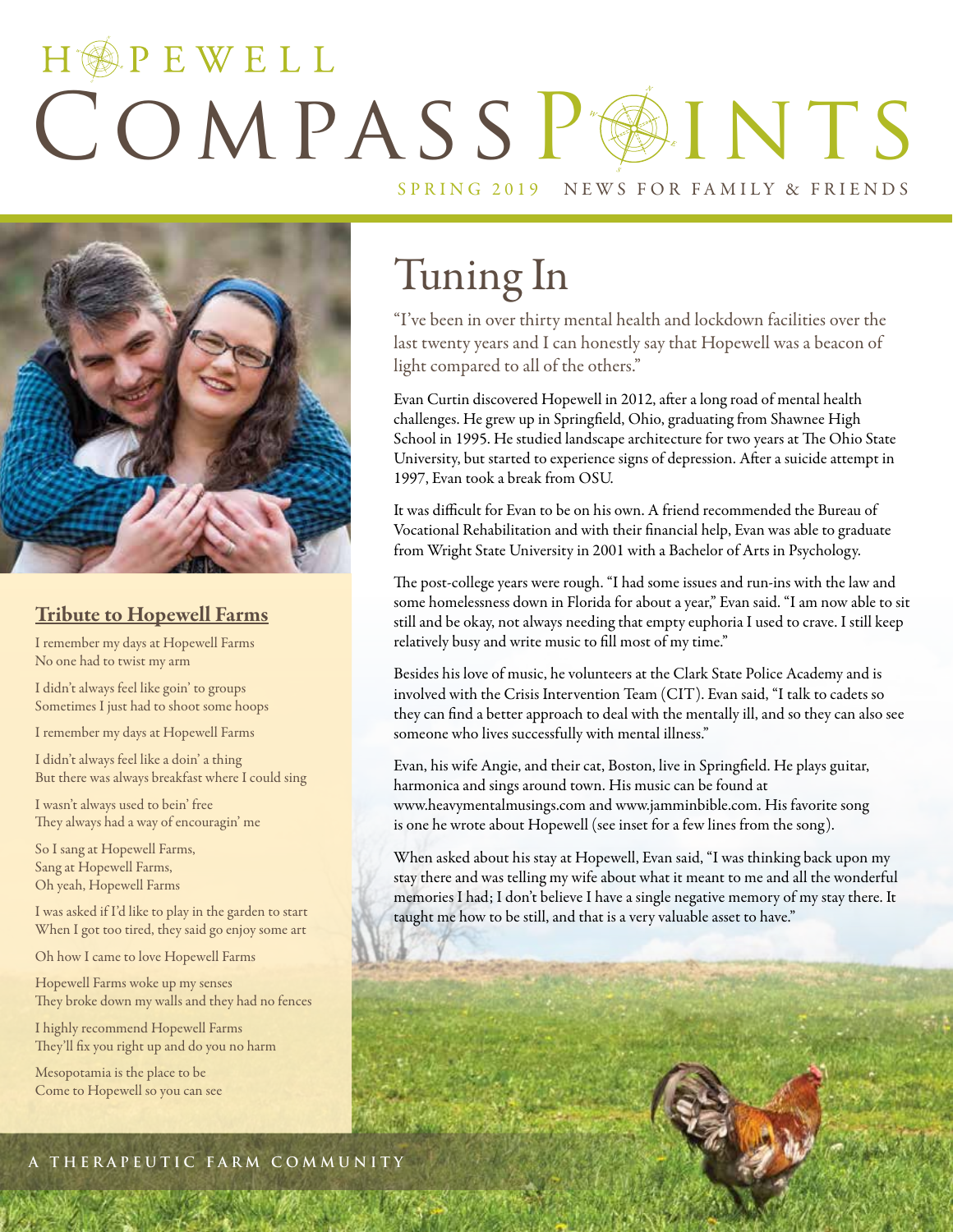#### LETTER FROM Jim Bennett and Dave Shute

# Progress

Since we last wrote, activities at Hopewell have followed the usual rhythm of winter and early spring on the farm, supplemented by over thirty individual projects to implement the updated Strategic Plan approved by the Board of Directors late in 2018.

The projects have included ongoing facilities improvements. Our renovated art room is fully completed and its capabilities expanded with new equipment including several pottery wheels. The maple syrup harvest and production were particularly good this year, both in the yield from our trees and the quality of the end product!

On the strategic front, we implemented the steps recommended by Dr. Paul Keck to enhance Hopewell's therapeutic program. These included training all of our clinicians in a strengthened Cognitive Behavior Therapy discipline (CBT – Psychosis) and recruiting an additional consulting psychiatrist to our staff. We aggressively expanded our contacts with potential sources of referrals by meeting with the leadership and discharge planners of eight institutions (such as the Cleveland Clinic, the Lindner Center for Hope in Cincinnati, and the Menninger Clinic in Houston) and five behavioral consulting firms from New York to San Diego, and Columbus in between.

To develop still deeper ties among our residents, in early April we launched the Hopewell Online Residents Community, and have invited all residents who have been discharged in the last year to join. Among the benefits of the latter, we hope this helps meet our strategic commitment to better document the longer term benefits and outcomes of Hopewell's powerful Healing Model.



*Dave Shute and Jim Bennett*

Consistent with the strategic priority to enhance Hopewell's facilities, the Mullet Company is on site and work on the new Richard J. Swadey Community Center has physically begun. If the fates of weather and materials availability are favorable, we will have a joyous October dedication of this important new center for our Mesopotamia facilities.

The above are just a handful of the strategy implementation projects underway, and we hope that they give you a sense that this remarkable organization is on the move. As always, our warm thanks for your help and support in this noble effort to benefit our residents and their families, and to contribute important knowledge and practice to treating serious mental illness in this country.

#### Board of Directors Clara T. Rankin

*Life Trustee* Mark W. Teague

*Chairman*

Chloe Rankin Seelbach *President*

Susan S. Locke, MD *Vice President*

William A. Wortzman *Vice President, Treasurer*

Joseph J. Mahovlic *Secretary*

Peter Anagnostos Nathan A. Berger, MD Susan Silverberg Bewie Christopher C. Brookes Geofrey J. Greenleaf William R. Hawke Mary Joyce Leslie M. Mapes Roger F. Rankin Daniel E. Schweid, MD Joseph F. Verciglio David A. Vincent, DC Todd Welki Suzanne Westlake Uday Yadav

Honorary Directors Herbert Y. Meltzer, MD Suzanne Morgan Donna S. Reid

#### Council of Advisors

Jenifer Garfield William D. Ginn Sally Henkel Edith F. Hirsch Michael J. Horvitz Susan D. LaPine Toby Devan Lewis Kathryn L. Makley John C. Morley

Deborah Read Robert J. Roth, RPh Gretchen Smith Mark J. Warren, MD, MPH Philip Wasserstrom Margaret S. Wheeler

Executive Director James E. Bennett

Associate Executive Director David H. Shute

9637 State Route 534 Middlefield, OH 44062 440.426.2000

### COMPASSP<sup>OINTS</sup>

IS A QUARTERLY PUBLICATION FOR THE FRIENDS AND DONORS OF HOPEWELL.

> Don Bernardo, *Director of Development* Ann Thompson, *Editor/Writer* Audrey Katzman, *Writer*  Jack Childers, *Staff Photographer*

> > Development Office 147 Bell Street, #303 Chagrin Falls, OH 44022 440.247.0912

www.hopewellcommunity.org

### **Support Hopewell every time you shop with Amazon!**

Hopewell is a registered AmazonSmile organization. This is a simple and automatic way for you to support Hopewell every time you shop on-line. Simply visit smile.amazon.com and choose "Hopewell Inn" as your charity. The AmazonSmile Foundation will donate .5% of the purchase price from your eligible AmazonSmile purchases.

amazon You shop. Amazon gives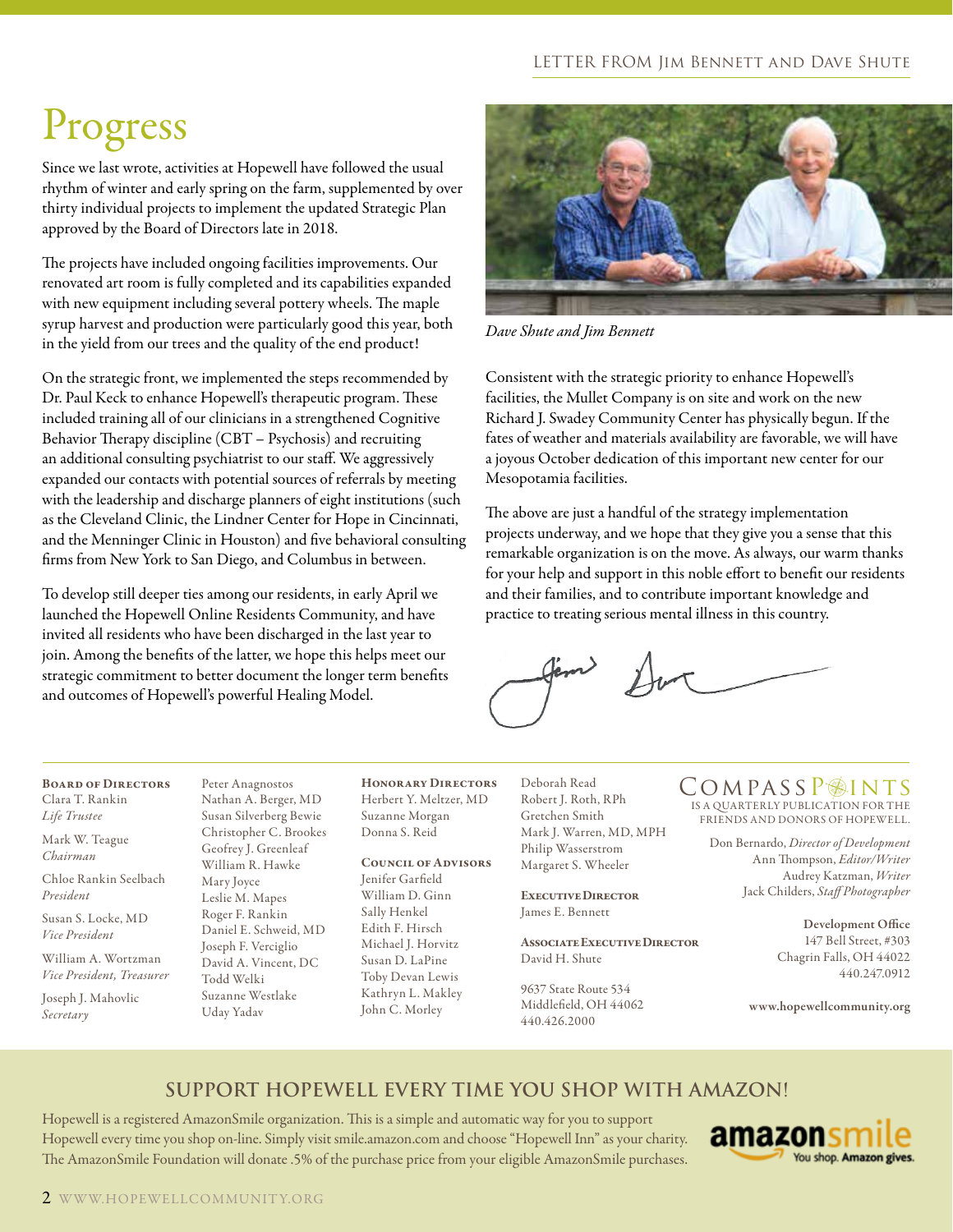# Exercise the Body and the Mind

Exercise is proven to make people feel better, alleviating feelings and symptoms of depression and anxiety. The levels of chemicals in the brain, such as serotonin, stress hormones and endorphins, change during exercise. This can improve self-esteem, coping ability and sense of control while distracting from negative thoughts. Long term effects of exercise include better sleep and more social support and interaction with others.

Jennifer Miller, CPT (Certified Personal Trainer), is Hopewell's Food Service Manager and Health and Wellness Educator. She leads the weekly Healthy Living Group where residents discuss nutrition, the effects of sugar on the body, self-motivation and other wellness topics. Time is also spent in the cottage recreation room which houses free weights, a treadmill and other machines.

Many residents visit the Geauga County YMCA three days a week, finding their own form of exercise. Some stay very active walking or swimming while others ground themselves in yoga classes. Lucas, a resident who works out at the YMCA at least five days a week, said, "It feels good to see the progression. I like being able to measure the improvements I am making to my health."

Jennifer notices a big difference in residents who are getting out and breathing fresh air and being active with other people. "I see an increase in their energy and concentration and the residents agree," she said.



Christina, another Hopewell resident, said, "After I go walking, my head is clearer and I'm calmer. It lifts my spirits every time. It is good for managing my depression and anxiety."

Staff and residents are excited for the new Richard J. Swadey Community Center to break ground in the spring. Hopewell's therapeutic community farm works to keep the body and mind active, contributing to healing and personal growth. Thank you Jennifer for leading the residents.

### ON THE ROAD TO KENT



*Ann at Kent*

Ann Thompson and Samantha Rufo, from the Development Office, along with Executive Director Jim Bennett and Admissions Director Laura Scarnecchia, LPC, attended the 2019 Larry Pollock Kent State of Wellness Summit.

The keynote speaker, Alison Malmon, is founder and executive director of Active

Minds, a leading nonprofit organization for mental health awareness and education for students. She talked about empowering students to speak openly about mental health and encouraged them to seek help. Following Ms. Malmon, three panels comprised of students, wellness administrators from the university, and community leaders offered insight regarding mental health experiences of college students.

It was an evening full of hope and a call to action to continue fighting stigma and ensuring that students receive the care they need to cope with mental illness. Hopewell staff shared a message of healing and hope with attendees who received information about our programs.



### Connecting Residents

Hopewell has started an online community for former and current residents, which will be overseen by two staff moderators. This forum allows residents to showcase their hobbies, communicate thoughts and ideas, and allows residents to stay in touch after leaving Hopewell. Callan Soukenik, Administrative Assistant and site designer, said, "This is really exciting. More and more of our residents are very technologically inclined, and I think this will add a new level of support that other communities currently do not have."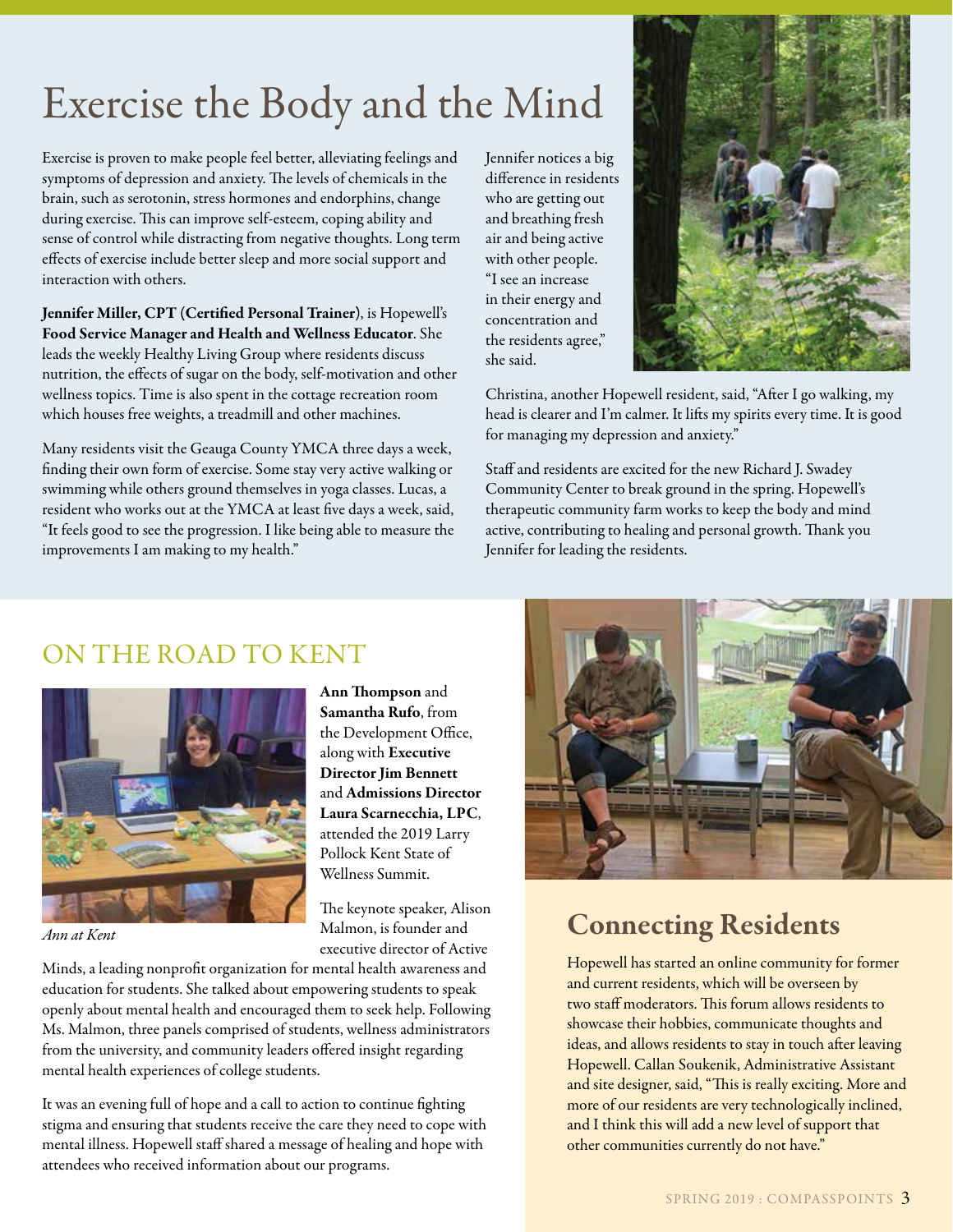# 19th Annual Summer Solstice

### Lilly Pulitzer

Find the perfect dress for Summer Solstice and support Hopewell twice! Visit Lilly Pulitzer on Saturday, June 1, 11:00-4:00, at their Legacy Village Store in Lyndhurst. 10% of proceeds will be donated to Hopewell. Last year, this event raised \$1,600. Thank you Lilly Pulitzer for sharing your love with Hopewell!





### HOPEWELL'S Fund-A-Need

An important element of each Summer Solstice event is the Fund-a-Need portion of the live auction. Guests are invited to make cash donations to support Hopewell's top fundraising priority: fee assistance for our residents and their families. More than \$1 million of our operating budget each year is designated for this purpose. We hope you will raise your bidder numbers high!

If you are not able to attend this year's Summer Solstice, you may support our fee assistance program by making a fully tax-deductible donation at www.hopewellcommunity.org/ support-us/donate. Please be sure to indicate that your gift is for "Fund-a-Need."

### A Few Silent Auction HIGHLIGHTS



### Family Memories

Preserve your family memories with a two-hour photo session, including a consultation with Rachel. Receive 25 fully edited high resolution digital images.

*Thank you to Rachel Brookes Photography.*



### Tea, Talk & Toppers

Indulge in a royally couture experience. Treat yourself to tea and crumpets and design your own tunic, choosing from a variety of "chinoiserie" prints.

*Thank you to My Misplaced Crown.*



### Take Me Out to the Ballgame

Grab your best friends and head to Progressive Field, Suite 139, on Sunday, August 4, 2019 at 1:10 pm to root for the Indians as they take on the Los Angeles Angels. Includes 18 tickets, 4 parking passes, an assortment of beverages and \$250 food credit.

*Thank you to BakerHostetler.*



### A View of Cleveland

A private tour of One University Circle and lunch with Chris Ronayne, President, University Circle. Learn about this beautiful building and see many spectacular views.

*Thank you to Chris Ronayne.*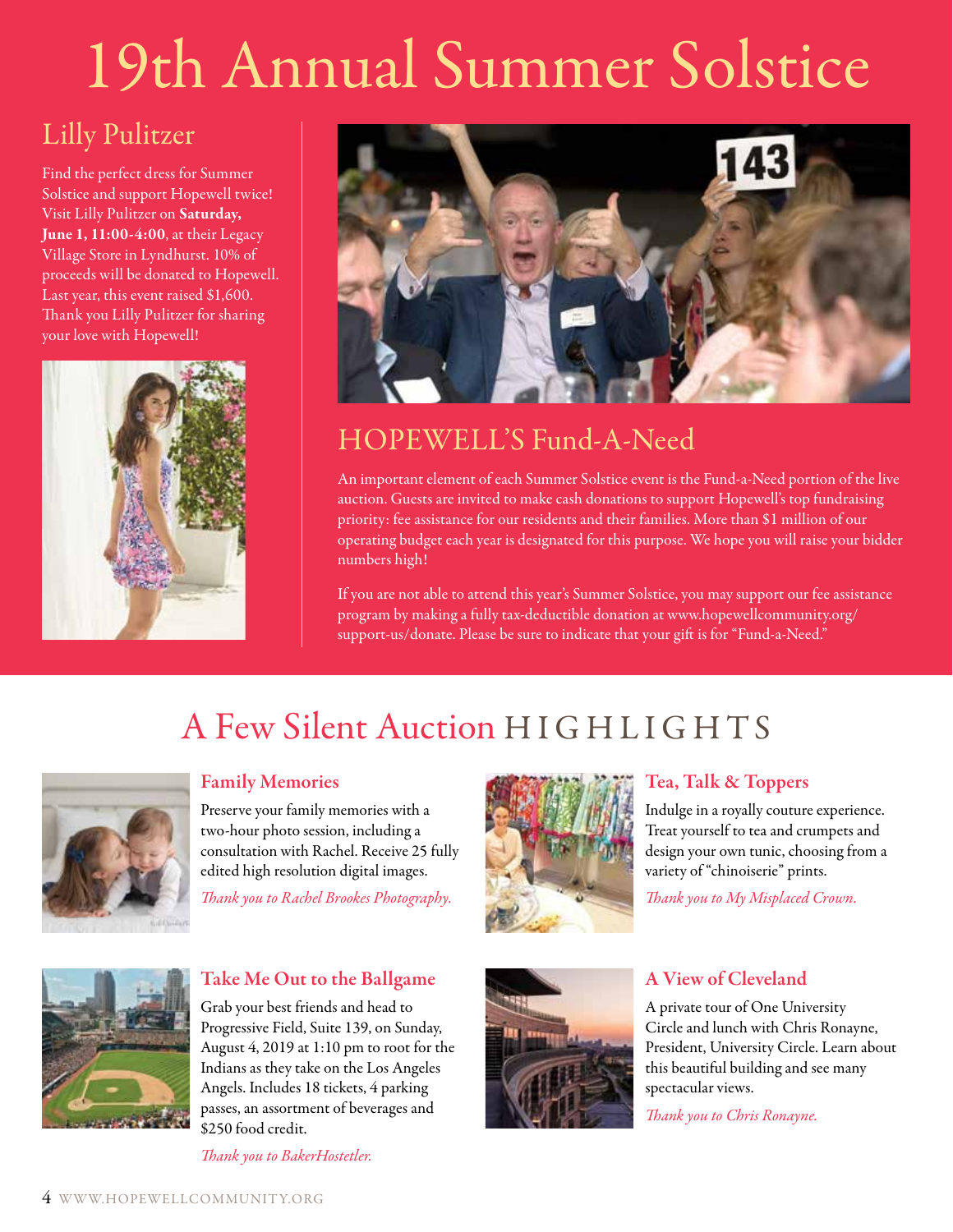### Live Auction HIGHLIGHTS



### A Week at Il Mandorlo in Tuscany, Italy

Il Mandorlo is a meticulously restored 6,000 square foot farmhouse in Tuscany, Italy, built over the past four centuries from local stones and bricks. It includes six bedrooms and five and a half baths. Property contains an olive grove, almond trees, herb and vegetable gardens, grapes (in season) and lawns. An infinity marble pool is generally open from May through October. House Manager will assist with pre-arrival planning and during your stay. Il Mandorlo is located near Pienza, Montepulciano and Siena. Visit www.mandorloitaly.com for more information. This trip can be experienced in 2020.

*Thank you to Michael Liebeskind.*



### Nosh Creative Dinner

Impress your friends and dine in luxury with a Nosh Creative Catering dinner for 10 at your home or other location of your choice. Nosh will provide all food, ingredients, wines and pay for the service staff. All dinnerware will be supplied, you only need to provide glassware and flatware!

### Shaker Village of Pleasant Hill

Trot on over to horse country in Harrodsburg, Kentucky, for a two-night stay at the Inn of Shaker Village. Enjoy their cuisine, a riverboat cruise, a visit to a local horse farm and a bourbon tour. This charming National Historic Landmark destination shares 3,000 acres of discovery in the spirit of the Kentucky Shakers.



*Thank you to Shaker Village and Horse Country Tours.*

### Private Tour of the Universe



Your personal adventure to the stars awaits! You and up to 80 of your friends will take a private, curated tour of the universe at the Shafran Planetarium and Ralph Mueller Observatory at the Cleveland Museum of Natural History. The winner may work with a curator to design a unique out-of-this-world experience. Perfect for all ages

and celebrations. Includes wine and cheese! This fabulous event is exclusive and only offered to Hopewell.

*Thank you to the Cleveland Museum of Natural History.*

### Eddy Fruit Farm to Table Event

Spend a day in the country and top it off with a farmto-table four-course dinner for 12 at Eddy Fruit Farm in Geauga County. Renowned Sara's Place Restaurant and Catering will customize a menu for you and your guests using the freshest locally harvested foods provided by Eddy. The evening includes a full bar.



You may choose to enjoy your delicious dinner *al fresco* or in Eddy's rustic apple barn. Come early to tour the orchards and pick your own produce. Dates restricted to August 18 - October 20, 2019.

*Thank you to Eddy Fruit Farm and Sara's Place.* 

*Thank you to Nosh Creative Catering.*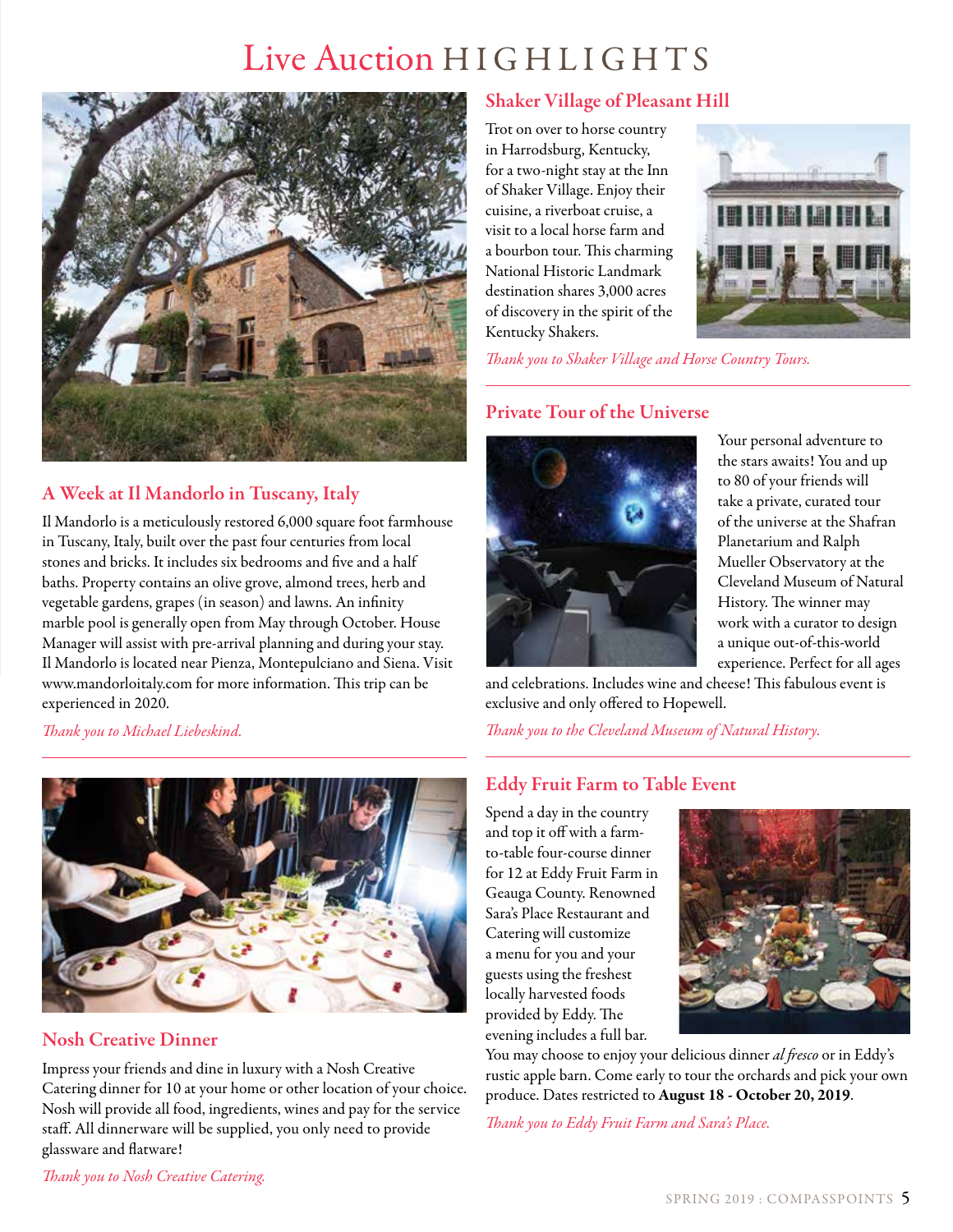## *Support the Hopewell Annual Fund*



One in five adults in the United States experiences some form of mental illness. We all know someone whose life has been touched by it. My wife and I have family, friends and business associates who have dealt with mental illness. The issue is very personal to us, and I have been involved at Hopewell for more than twenty years because I see the enormous positive impact the Hopewell healing model has on residents and their families.

While the cost of care at Hopewell is less than a third of a traditional inpatient facility, the expense would remain out of reach of many families without the charitable support of the community. Hopewell is able to subsidize nearly 40% of the average resident's fees due to the generosity of people like you.

Please join me by making a gift to the Hopewell Annual Fund. Your donation will help someone you may know find a life of purpose and hope.

Sincerely,

Joe Mahovlic Member, Hopewell Board of Directors Chairman, 2019 Annual Fund

### Research Notes – The Effectiveness of the Therapeutic Community

In late December, Hopewell received the summary findings of three separate research studies conducted by Case Western Reserve University professor Dr. Sana Loue. The studies were designed to demonstrate the positive outcomes experienced by our residents. Two of these studies involved different groups of prior Hopewell residents, while a third was a collaborative project including a sample of past residents from both Hopewell and Rose Hill Center, a therapeutic farm community located in Michigan.

#### The combined Hopewell-Rose Hill study (entitled

ARCH – "Assessment of Recovery through Community Healing"), reviewed data from 157 former residents who received services for more than ninety days from 2010 to early 2015. The ARCH study demonstrated that more than three-quarters of the residents in the sample showed improvement in functioning between admission and discharge. Forty-five percent of residents returned to live with their families following discharge, nearly thirty-one percent went on to live independently. Nearly nine percent were able to live successfully in a group home setting, while the balance were discharged to another setting such as a hospital or nursing home.

Two other studies (REACH – "Resident Evaluation and Assessment of Community Healing" and FUTURES – "Follow-up to Understand Resident Evaluations") evaluated a comparatively smaller sample of Hopewell residents, but still demonstrated the significant value of the Hopewell Healing Model. The data showed that more



than a third of the Hopewell residents studied were able to return to full or part-time employment. Nearly ninety percent of residents were able to return to living independently, with their families or significant others, or with a roommate.

In addition to the above studies, Hopewell conducts internal research and assessment designed to demonstrate our effectiveness and inform our programs. Led by Candace Carlton, LISW-S, Hopewell's Quality Improvement and Compliance Director, this ongoing evaluation process collects a baseline of information from

residents during admission including diagnostic information, individual goals, medication regimen and the individual's living situation. A wide variety of clinical evaluation and assessment tools are used by Hopewell's clinical team throughout a resident's stay to gauge their progress and help adjust their participation in programs and activities to best support their recovery.

The above research shows that Hopewell offers a financiallyadvantageous and powerful alternative for delivering highly-effective treatment to those with serious mental illness.

The full text of Hopewell's 2018 Outcomes Report (including information on the above-mentioned ARCH, REACH and FUTURES studies) will be accessible soon on the Hopewell website, at http://www.hopewellcommunity.org/outcomes/ measuring-success.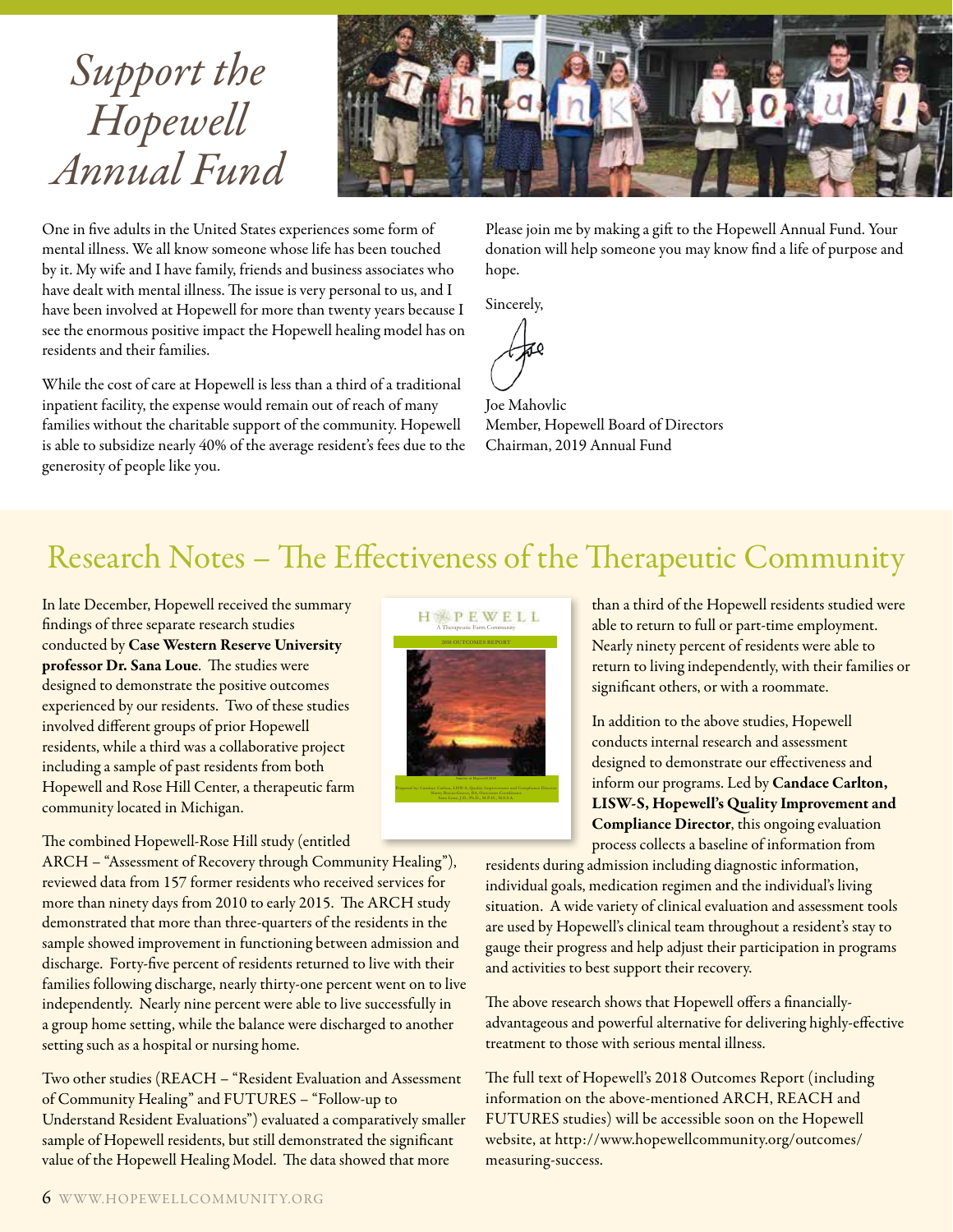# Our Team, Our Passions

Meet the new face of human resources, Kellie Durr. Rather, she's a familiar face in a new role.

Our former Human Resources Director, Carol Evans, retired this winter, and Hopewell knew just the right person to step in. Kellie has been with Hopewell since 2014 as a part-time administrative assistant supporting Human Resources and the Finance Department. A seasoned member of the team, Kellie was a natural fit for the big shoes Carol left to fill. A new position was created, Human Resources Manager, which combines HR functions and financial support.

"Hopewell is really interested in my professional development. For the past two years, I have been training on the job and taking classes on human resource law, benefits administration, FMLA, and more," Kellie said. "Carol brought the HR Department into the digital age and we

worked together on electronic employee records and benefits administration. There's still a lot to learn," Kellie said.

Some might call moving 50 feet away to a new office a "lateral move," but for Kellie it's a big move up. "I'm excited about the new role. It's a big responsibility!" she said.

Kellie mentioned that Hopewell feels like an extended family. "I feel fortunate that I get to work in such a welcoming environment. Everyone – staff and residents – pulls together to create this healing community. Some of my favorite experiences have been collecting maple syrup and field days when staff and residents do activities and play games outside. Spending time with residents puts life into perspective. They are pretty special."



When asked about her passions, Kellie was quick to respond. "Passionate motherhood! Family is so important to me. My husband and I love to do activities with our five-yearold – being with her and watching her grow is fantastic."

Congratulations and best of luck in your new position, Kellie!

# FROM THE WISHING WELL

#### HIGHEST PRIORITY NEED

Currently all staff use computers that were donated or handed down from another employee and new desktop models are sorely needed. Through our IT provider, Ashton Technology Solutions, we may purchase desktops for approximately \$700 with set-up and installation. For more information, please contact Lynn Childers, Chief Financial Officer (lchilders@ hopewell.cc or 440.426.2089).

#### MISCELLANEOUS WISHES

- Super Trip tickets for the Cleveland Museum of Natural History, Great Lakes Science Center, Zoo, Cleveland Indians, Cavaliers, Lake County Captains
- One 40" LG smart TV (or larger) for a residential cottage
- Cordless high quality outdoor tools for Hopewell work crews (hedge trimmers, leaf blowers, and weed whackers)
- Phonic Powerpod 780/S715 PA System (\$399) for the Hopewell Band and five Toca Freestyle Lightweight Djembe Drums with 12" drum head for Experiential Music program (\$99 each). For ordering information, contact Bob Weirich, Education Program coordinator (bweirich@hopewell.cc or 440.426.2000 ext. 116). Prices are from MusiciansFriend.com
- Waring 7" Quik Stik 2 speed standard immersion blender (\$84 on wesbstaurantstore.com)
- Magimix 16-cup Food Processor CS5200 XL (\$499 on williamsonoma.com)
- Stock trailer (12 feet)
- Walmart gift cards to purchase outdoor seating

#### THANK YOU

Susan and Rich Bewie HP office 6700 premium color printer and cartridge

#### Helen and J.C. Butler Hamilton Beach 6-quart programmable

slow cooker and a Hamilton Beach rice cooker

Christine Cowan-Gascoigne "Resilience: The Full Movie"

#### Betty and Michael Heisler, Sr. Dell Optiplex 3000 3060 desktop computer

Donations of gifts-in-kind are tax deductible to the extent allowed by law. Donors will receive written acknowledgments for their records. For more information, please contact the Development Office (akatzman@ hopewell.cc or 440.247.0912).